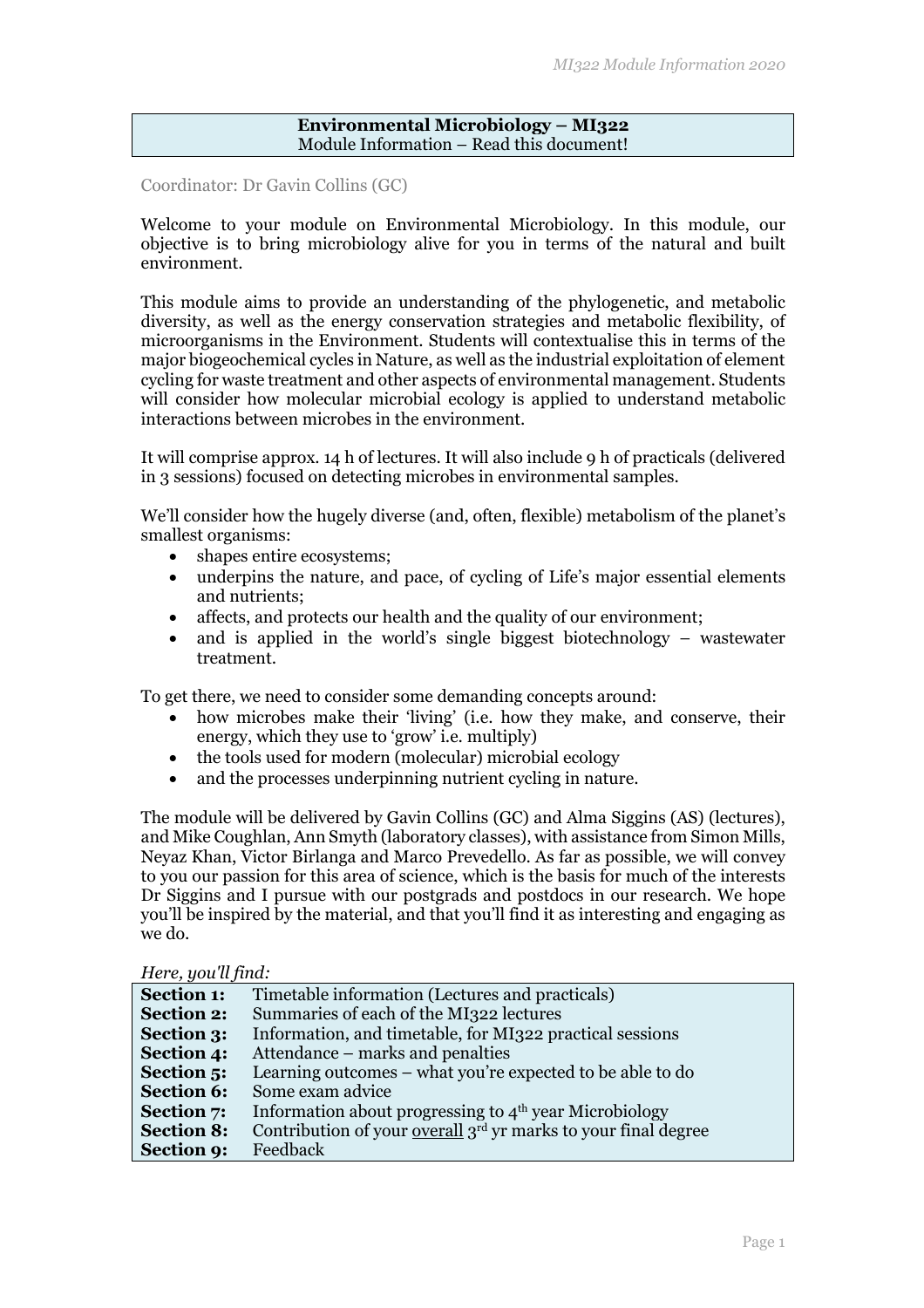### **Section 1: MI322 Lecture Timetable**

*Here is an overview of the schedule. You are STRONGLY advised to attend ALL of the lectures: we will be discussing the topics – not just reading the slides! – so you must attend to understand the basis of the material and the nuances of the concepts and science involved. It is also not easy to pick-and-choose topics to study, as we'll most likely intertwine these topics in the exam questions (you have been warned!).*

\*Dates format: day/month. Lectures start on 4th March and finish on 30th March 2020.

| Lecture        | Date*       | <b>Focus</b>                                          | Lecturer  |
|----------------|-------------|-------------------------------------------------------|-----------|
| $\mathbf{1}$   | W, 4/3      | Introduction to the module; learning objectives and   | GC        |
|                |             | outcomes. Important concepts                          |           |
| $\overline{2}$ | Th, 5/3     | Microbial Metabolism 1                                | GC        |
| 3              | $M$ , $9/3$ | Microbial Metabolism 2                                | GC        |
| $\overline{4}$ | T, 10/3     | Microbial Metabolism 3                                | GC        |
| $\overline{5}$ | W, 11/3     | Microbial Metabolism 4                                | GC        |
| 6              | Th, $12/3$  | <b>Microbial Ecology 1: plate count anomaly; gene</b> | <b>AS</b> |
|                |             | fingerprinting                                        |           |
| 7              | M, 16/3     | Microbial Ecology 2: high-throughput DNA              | <b>AS</b> |
|                |             | sequencing; concept of 'systems biology'; the scope   |           |
|                |             | of the 'molecular toolbox'.                           |           |
| 8              | W, 18/3     | <b>Biogeochemistry 1: Carbon cycling</b>              | <b>AS</b> |
| 9              | Th, $19/3$  | <b>Biogeochemistry 2: Nitrogen cycling</b>            | <b>AS</b> |
| 10             | M, 23/3     | Water quality microbiology. Introduction to           | <b>AS</b> |
|                |             | the microbiology of the water infrastructure –        |           |
|                |             | where environmental protection, public health and     |           |
|                |             | water quality collide.                                |           |
| 11             | T, 24/3     | <b>ENVIRONMENTAL BIOTECHNOLOGY 1:</b>                 | GC        |
|                |             | Introduction to biological wastewater treatment.      |           |
| 12             | W, 25/3     | <b>ENVIRONMENTAL BIOTECHNOLOGY 2:</b>                 | GC        |
|                |             | Biological nutrient recovery from waste               |           |
| 13             | Th, $26/3$  | <b>ENVIRONMENTAL BIOTECHNOLOGY 3:</b>                 | GC        |
|                |             | Anaerobic digestion technology                        |           |
| 14             | $M$ , 30/3  | Q & A, and Discussion session. Come with              | GC/AS     |
|                |             | questions: we'll discuss them in this forum.          |           |

*Lectures will start on-the-hour and finish 10 minutes to-the-hour. Please be on time.*

| <b>Mondays</b>   | $12-1$ pm | MRA201 – Ryan Institute Lecture Theatre (MRI<br>Annex) |
|------------------|-----------|--------------------------------------------------------|
| <b>Tuesdays</b>  | $2-3$ pm  | $AM250 - Colm \acute{o}$ hEocha Theatre                |
| Wednesdays       | $12-1$ pm | AM200 - Fottrell Theatre                               |
| <b>Thursdays</b> | $9-10am$  | AM200 – Fottrell Theatre                               |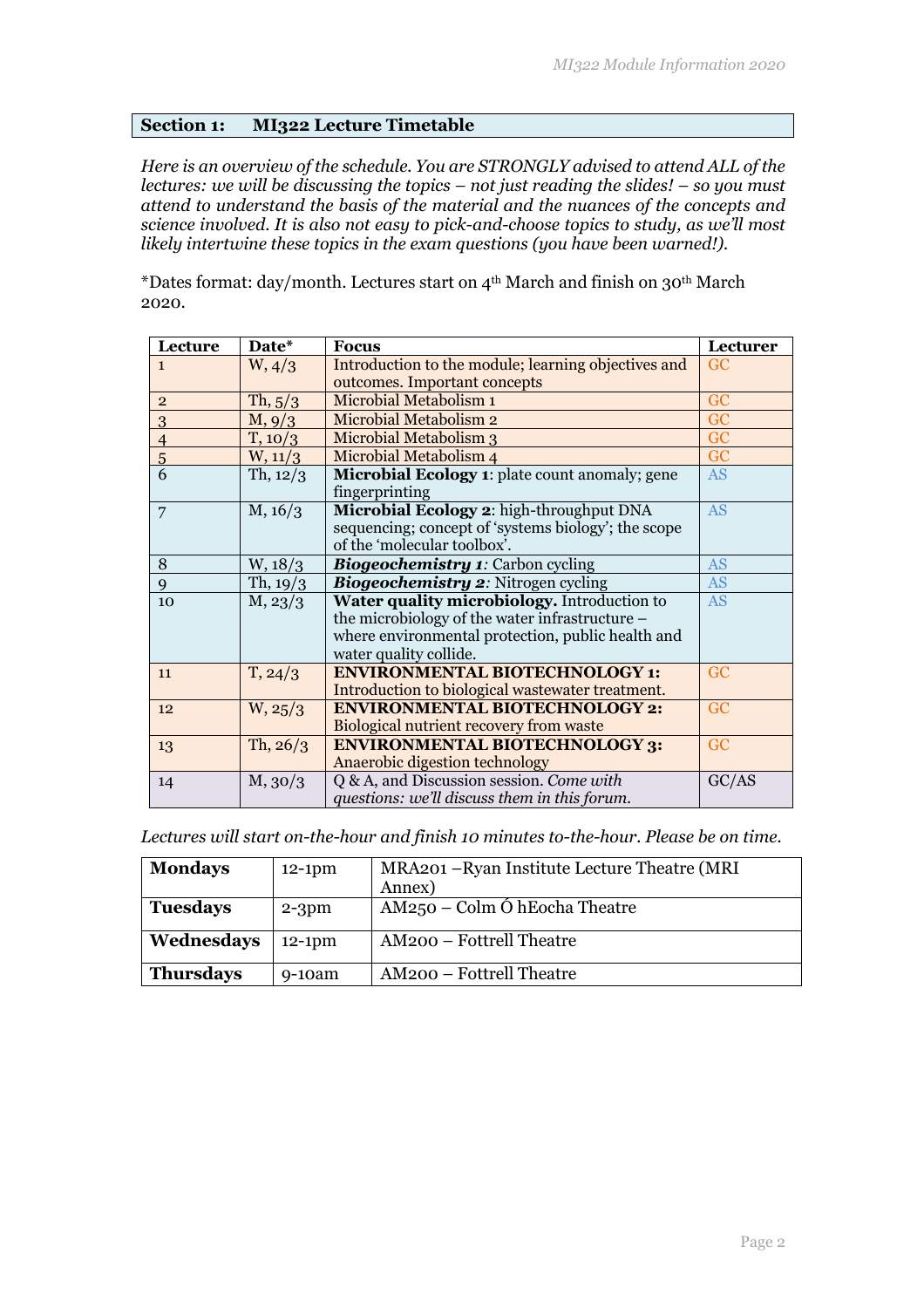### **Section 2: Summaries of each of the MI322 lectures**

**Lecture 1** *4th March 2020*

**Introduction to the module; learning objectives and outcomes.**  The first life and cells on Earth. Overview of microbial morphology (cell anatomy), metabolic diversity and phylogenetic diversity.

Overview of important concepts in Environmental Microbiology:

- modes of living:
- energy conservation:
- the Great Plate Count Anomaly:
- and the Central Dogma of Biology.

Preview of themes we'll cover and how we want you to try to weave them together.

**Lecture 2 MICROBIAL METABOLISM 1** *5th March, 2020* Detail on metabolic diversity. An introduction to the Winogradsky column and the early biogeochemists. An introduction to biogeochemistry.

Autotrophy, phototrophy and primary production.

An introduction to:

- energetics:
- microbial eclectrochemistry;
- and electron transfer in electron transport chains.

# **Lecture 3 MICROBIAL METABOLISM 2** *9th March, 2020*

- Photosynthesis by microbes: photoheterotrophy oxygenic photoautotrophy.
- Anoxygenic photosynthesis. What does this mean for nature?
- The relationship between production and consumption.

### **Lecture 4 MICROBIAL METABOLISM 3** *10th March, 2020*

- Microbial aerobic respiration. Alternative electron acceptors; the anaerobic world. Fermentation; anaerobic respiration. Chemolithotrophy, CO2 fixation
- Examples of chemolithotrophic groups
- Importance of chemolithotrophs in nature; Energetics strategies how, and why, are 'fit' microbes fit?

### **Lecture 5 MICROBIAL METABOLISM 4** *11th March, 2020*

- The Winogradsky column and the influence of metabolism on ecology.
- Strategies for energetics how, and why, are 'fit' microbes fit?
- The link between metabolisms and genes why are they important?
- A brief preview of Dr Abram's lectures on microbial ecology.
- And, a question: *what if there were no microbes?* (we'll examine a recent paper that asks just that).

### **Lecture 6 Microbial Ecology 1** *12th March, 2020*

An introduction to microbial ecology. DNA fingerprinting: who is there?

### **Lecture 7 Microbial Ecology 2** *16th March, 2020*

DNA fingerprinting and introduction to systems biology. DNA: who is there?; microbial diversity; RNA and proteins: who is doing what?; metabolites: who is doing what with whom? The rest of the molecular toolbox: a tool for every question….but you must know what the question is!

**-** *17th March is a Public Holiday and there won't be a lecture* **-**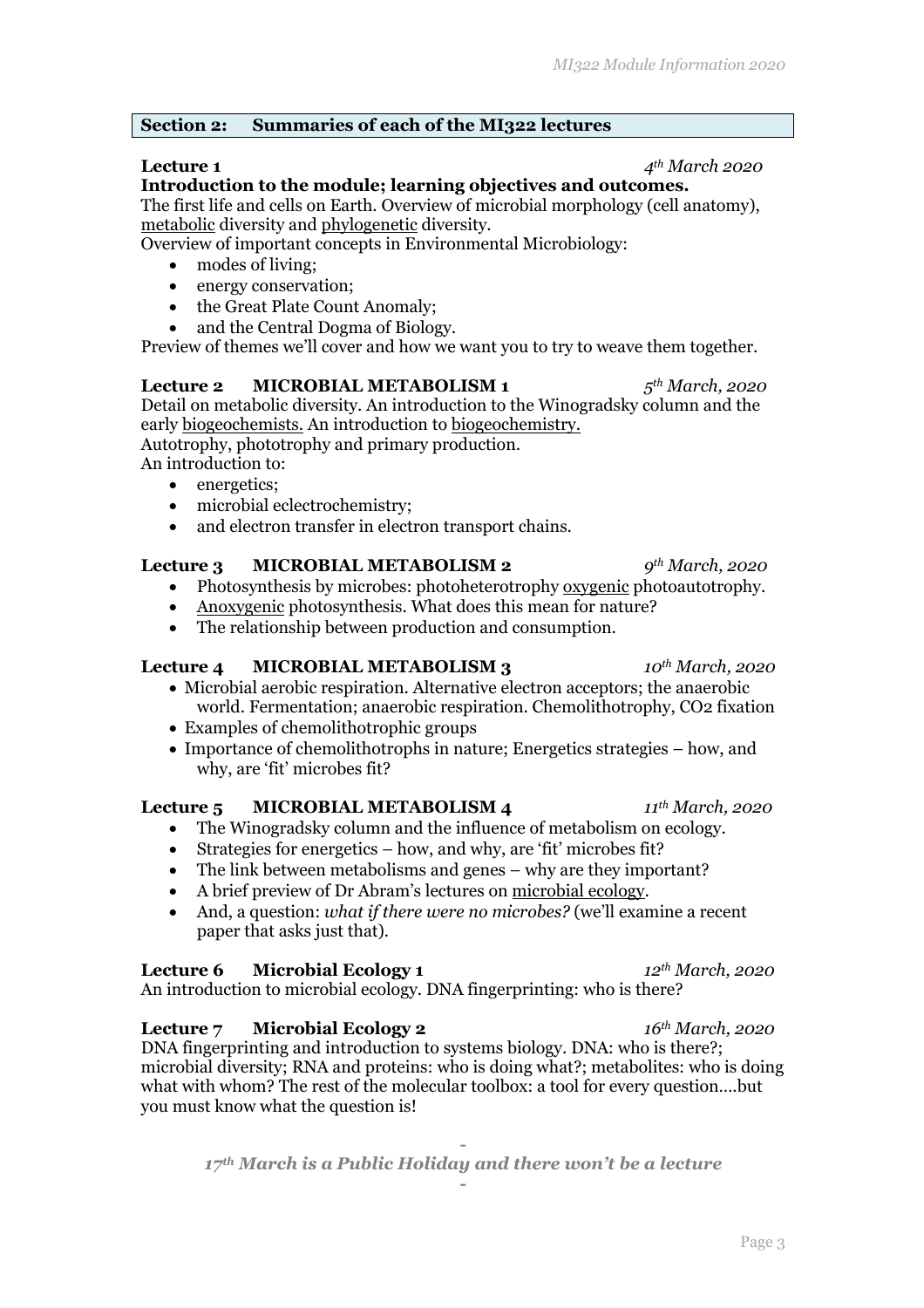### **Lecture 8 THE CARBON CYCLE** *18th March, 2020*

How carbon is recycled through geological and biological systems and the role of microorganisms in carbon cycling.

### **Lecture 9 THE NITROGEN CYCLE** *19th March, 2020*

How nitrogen is recycled through geological and biological systems and the role of microorganisms in nitrogen cycling.

## **Lecture 10 WATER QUALITY MICROBIOLOGY** *23rd March, 2020*

*Introduction to the microbiology of the water infrastructure – where environmental protection, public health and water quality collide.*

- The 'faeco-oral route of infection' and an overview of 'water-associated' diseases, with a focus on 'water-borne' diseases.
- Concepts: biochemical oxygen demand and eutrophication: why discharging untreated wastes and wastewaters comes at a cost to the environment.

### **ENVIRONMENTAL BIOTECHNOLOGY 1: Introduction to biological wastewater treatment.**

Why should we 'treat' wastes and wastewaters? What is sewage? The microbiology of conventional biological treatment treatment of municipal wastewaters:

- collection:
- primary sedimentation and the generation of primary sewage sludge;
- secondary treatment by aerobic respiration and activated sludge digestion, with BOD removal and nitrification;
- the need for tertiary treatment and nutrient recovery;
- the incorporation of anaerobic digestion technologies;
- an overview of the complexity of sewage treatment

### **Lecture 12** *25th March, 2020*

### **ENVIRONMENTAL BIOTECHNOLOGY 2: Biological nutrient recovery from waste.**

A focus on nutrient recovery from wastewaters.

- Why, and how, it's done;
- Nitrification; denitrification; luxury phosphorus uptake;
- Integrating nutrient recovery into sewage treatment and BOD removal;
- New frontiers: anammox (anaerobic ammonium oxidation); comammox; aerobic granules; gas treatment (oxidation) systems.

### **Lecture 13** *26th March, 2020*

# **ENVIRONMENTAL BIOTECHNOLOGY 3:**

Anaerobic digestion technology:

- Microbial trophic groups involved
- Sustainable technology
- Applications

### **Lecture 14** *30th March, 2020*

## **Q & A, and Discussion.**

A joint session with GC & AS. Discussion on weaving together the major themes of this module, and what this means for how you should study the material and prepare for your assessment. Questions and discussion from you will be welcomed at this session!

**Lecture 11** *24th March, 2020*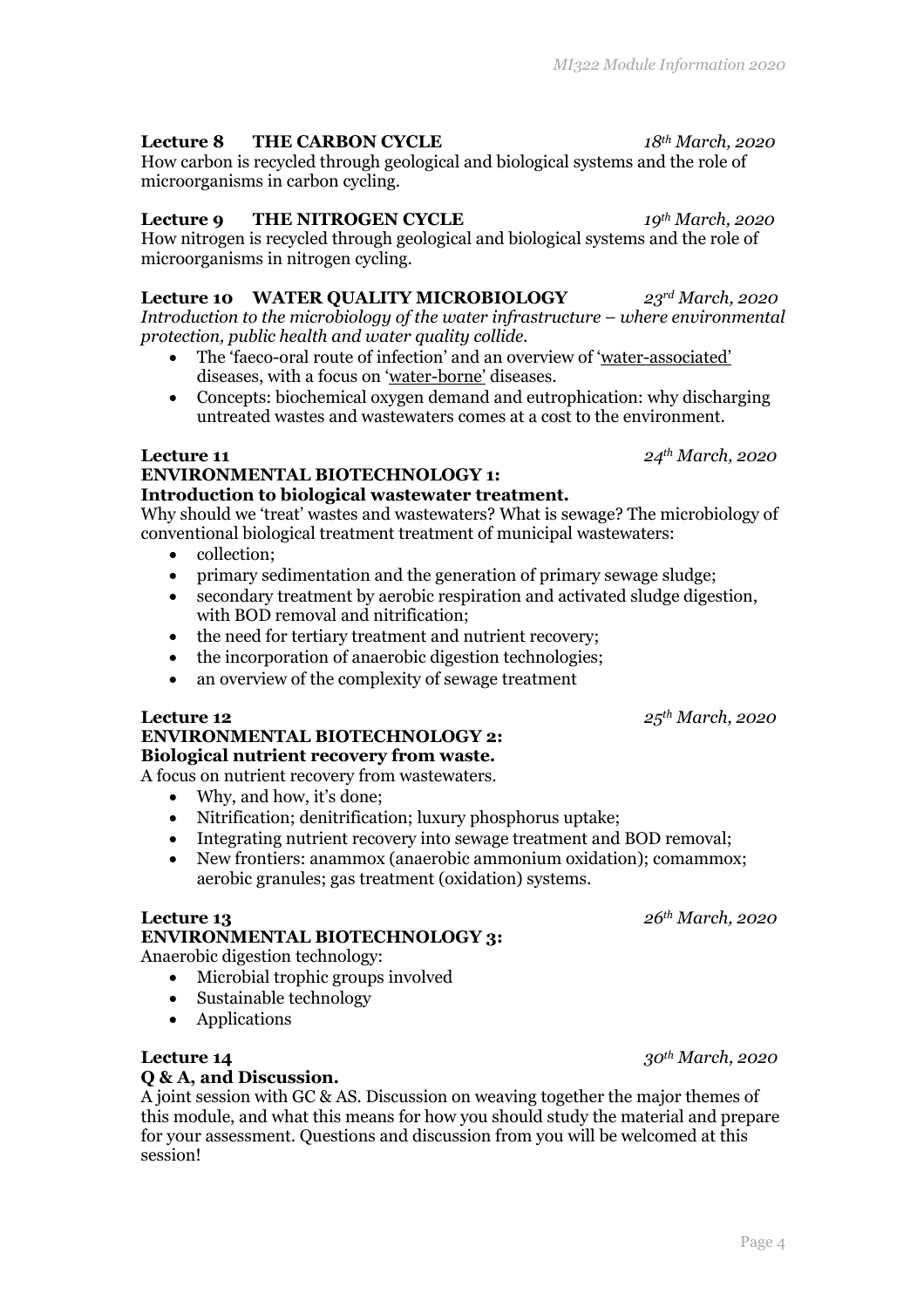### *Lecture content and slides*

All lecture slides, links and additional/suggested reading information will be posted on Blackboard. Keep an eye out for alerts/announcements on Blackboard and please check your NUI Galway email at least once a day.

### *Recommended textbooks for MI322*

In addition to understanding the lecture slides content, and the notes you'll take during lectures and practicals, you should also consult one/both of the following books:

• **Brock Biology of Microorganisms** by Michael T. Madigan *et al.* (latest edition)

and/or

• **Microbiology: an evolving science** by Slonczewski & Foster. Published by Norton.

*Some copies are available in the library.*

### **Section 3: Information, and timetable, for MI322 practical sessions**

You will have **nine** hours of practical work as part of the MI322 module. The topic will be molecular microbiology and genetic engineering for environmental microbiologists.

After this set of practicals, you'll understand how to perform a variety of mainstay techniques in molecular biology, including: preparing and running agarose gel electrophoresis; transformation of bacteria with ligated plasmid DNA; determination of cloning efficiencies; and polymerase chain reaction (PCR).

*Here's how it works:*

- The  $3^{rd}$  year Microbiology class has been divided into three groups: A, B & C.
- Check your assigned group (A, B or C) on the notice board in Microbiology.
- All MI322 practicals:  $3<sup>rd</sup>$  yr lab (Room 222, Corrib Wing, Biochemistry
- *Times are:* Tuesdays 3–6pm and Thursdays 10am–1pm

*The timetable for each group is:*

| <b>GROUP A</b>           | <b>GROUP B</b>           | <b>GROUP C</b>                     |
|--------------------------|--------------------------|------------------------------------|
| 10am, Thurs, $13th$ Feb  | $3pm$ , Tues, $25th$ Feb | 10am, Thurs, 5 <sup>th</sup> March |
| $3pm$ , Tues, $18th$ Feb | 10am, Thurs, 27th Feb    | 3pm, Tues, 10 <sup>th</sup> March  |
| 10am, Thurs, 20th Feb    | 3pm, Tues, 3rd March     | 10am, Thurs, 12th March            |
|                          |                          |                                    |

### **Other important dates:**

| • Teaching term ends: | $4th$ April, 2020                             |
|-----------------------|-----------------------------------------------|
| $\bullet$ Study week: | $14^{\text{th}} - 20^{\text{th}}$ April, 2020 |
| $\bullet$ Exams:      | 21st April – $8^{th}$ May, 2020               |

### **Section 4: MI322 Attendance – marks and penalties**

You should attend:

- all scheduled lectures *AND*
- all practical classes scheduled for your group (A, B or C)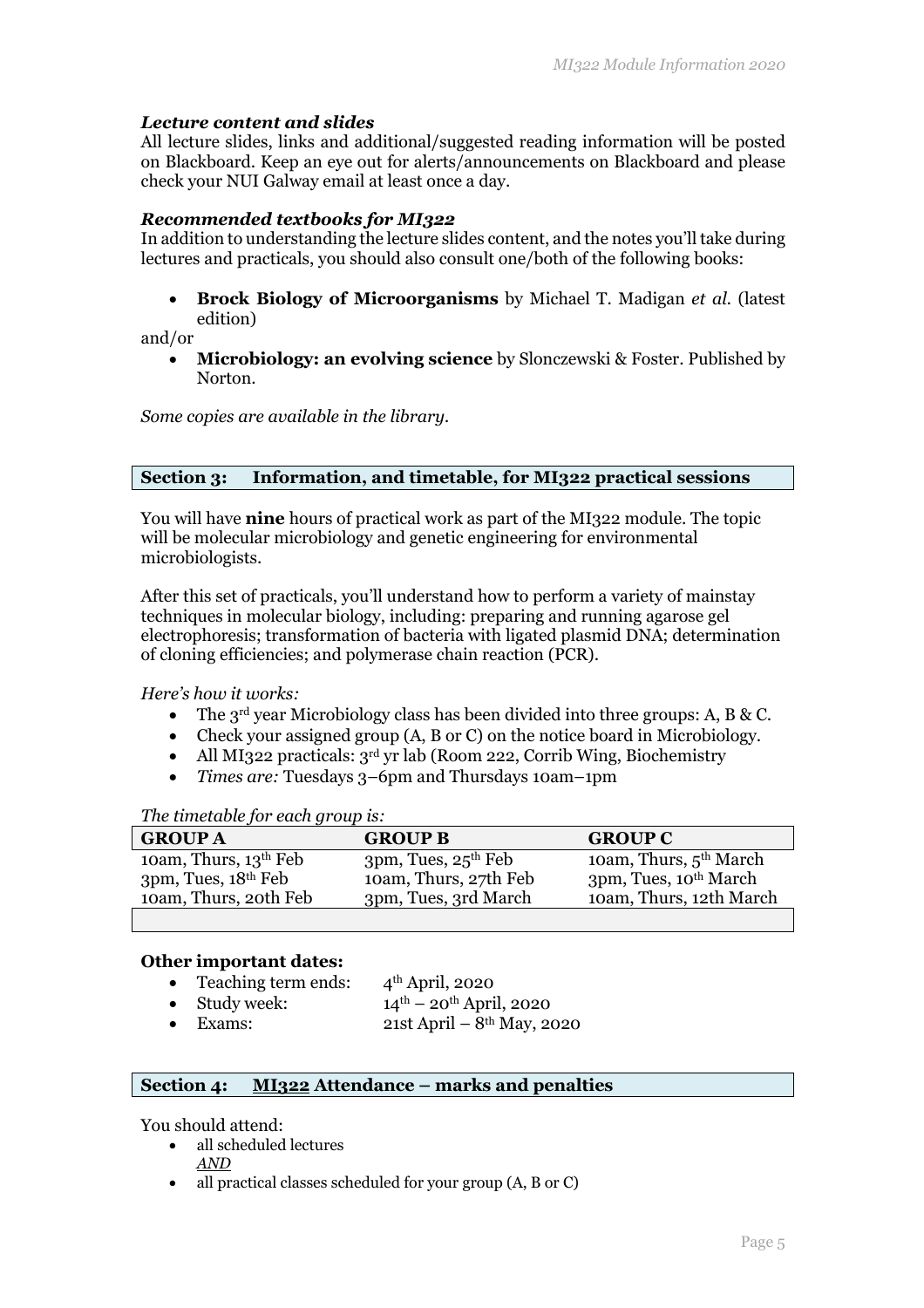Attendance will be recorded:

- …using Blackboard's *Qwickly* for lectures
- …using a roll call for practical sessions (you must attend the correct session)

Marks for attendance (and penalties for absences):

- You will receive marks for attendance (and full participation in, and contribution to) the practical sessions
- There will not be any marks awarded for attendance at lectures
	- o **However,** marks awarded for attendance at the MI322 practicals will be penalised for any 'uncertified' absences from MI322 lectures (i.e. you will lose a percentage of your MI322 practical class attendance marks based on the number of such uncertified absences from MI322 lectures)
	- o (For example, and for your information, it is our view that it would be unreasonable, and considered unacceptable, for you to attend an MI322 practical so as to get attendance marks but miss the MI322 lecture immediately previously on the same day!)

### *Certified absences*

- Students taking any of the 3<sup>rd</sup> year Microbiology modules are requested to inform the Microbiology Administrator, Ms Caroline O'Connell (Room 202, upstairs in Microbiology), if they encounter any problems or ill-health resulting in non-attendance during the course of the academic year.
- Students are requested to provide a **copy** of relevant medical (doctor's/hospital/clinic) certificates/notes so as to certify absences.
- **FOR MI322 absences:**
	- o You will receive an email after any absence recorded by *Qwickly*
	- o If you have a certified absence, and you'd like me to 'excuse' you on *Qwickly*  (i.e. reverse your absence), then please inform me (gavin.collins@nuigalway.ie) of your certified absence and send me a copy of your med cert, etc.
		- § Equally, if you would like to discuss any related issue with me, please schedule a meeting by e-mailing me.
- **All student matters of this nature will be treated in the strictest of confidence**.

### **Section 5: MI322 Learning outcomes:** what you're expected to be able to do

*On completion of the module, students should be able to:*

- **1.** Explain the basis for microbial energy conservation and metabolic diversity
- **2.** Identify microbial roles in productivity and degradation;

**3.** Explain the roles microbes play in carbon and nitrogen cycling;

**4.** Describe the harnessing of microbial metabolisms for environmental biotechnologies,

- **5.** Discuss tools used for microbial ecology;
- **6.** Critically discuss '[eco]systems [micro]biology' based on combining 'omics

### **Section 6: Exam: details; continuous assessment; advice/tips**

1. Our top tip – pay attention during lectures, as we plan to – where possible – critically discuss the topics. You will be asked to **demonstrate** your understanding; **explain** concepts; and **discuss** topics, so it's important that you can take our lead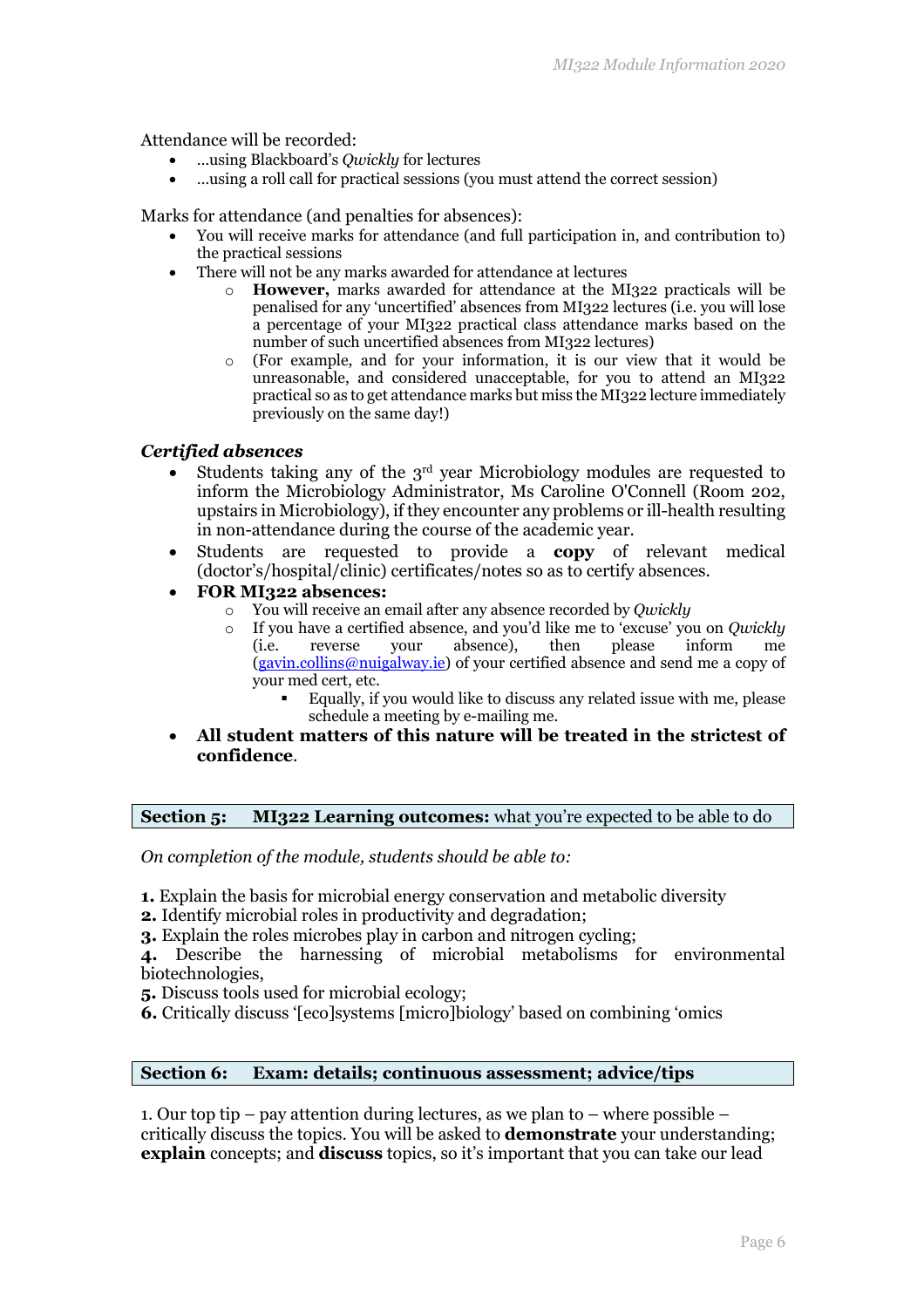on doing this. At this stage in your degree, we are looking for some maturity of thought, so the standard is higher than for your modules in second year.

2. The marks available for your lab sessions (attendance; daybooks; presentations; formal reports) amount to 30% of the marks for this module (That's your continuous assessment component). Thus, 70% of the marks for MI322 are available you're your exam – therefore, it really is all to play for with these lectures.

3. There will be two sections (**A** and **B**) on your end-of semester exam paper. There will be two questions in each section. You are required to attempt **one** question from **section A** and **one** question from **section B**.

- *Tips:*
	- Do not attempt more than one question from either section: you will waste time and will **only gets marks for one (your better) question** from any section! Even if we wanted to, we **cannot** and **will not** award marks for two answers from the same section!
	- Therefore, think carefully at the outset about which questions you'll attempt; make a decision and stick with it
	- If you're unsure about which questions to attempt, quickly map out what you would include for each answer – write a quick list. Don't spend too long on this, but it may help you make the right decision.
	- When you have decided on your questions, then my advice is to list out the points you're going to cover, so that you don't forget about any important information.
	- Read the question CAREFULLY! (Then read it several more times!) As you read it, identify exactly what is being asked! Make sure that you consider all of the parts of the question!
	- Questions may be multi-part questions (e.g. answer parts (i) and (ii), or they may be presented as a 'statement', which you're asked to discuss.
	- Pay attention to the verb(s) used in the question are you being asked to **explain; discuss; compare;** etc?

### *Examination grades*

| Α           | $= 70 - 100\%$ | 1 <sup>ST</sup> CLASS HONOUR         |
|-------------|----------------|--------------------------------------|
| B           | $= 60 - 69\%$  | 2 <sup>ND</sup> CLASS GRADE 1 HONOUR |
| $\mathbf C$ | $= 50 - 59\%$  | <b>PASS</b>                          |
| D           | $= 40 - 49\%$  | <b>PASS</b>                          |
| $E+$        | $= 35 - 39\%$  | <b>FAIL</b>                          |
| $E-$        | $= 30 - 34\%$  | <b>FAIL</b>                          |
| F           | $= 0 - 29%$    | <b>FAIL</b>                          |
|             |                |                                      |

**Section 7:** Information about progressing to 4<sup>th</sup> year Microbiology

Progression to the final-year (Honours) B.Sc. degree in Microbiology is on the basis of performance in the Third University Examinations in Science. Students on our main BSc degree (GY301 or "undenominated") will be asked in March of Year 3 to indicate their preferred subject for Year 4. Students will be offered a place in a Year-4 programme based on the following:

### • Students are **not necessarily guaranteed their first choice of subject.**

- o If a student achieves **45% overall in the first sitting** of his/her [overall] third-year examinations, **he/she will be guaranteed** his/her first choice of subject.
- o If a student achieves **less than 45% overall** in his/her third-year